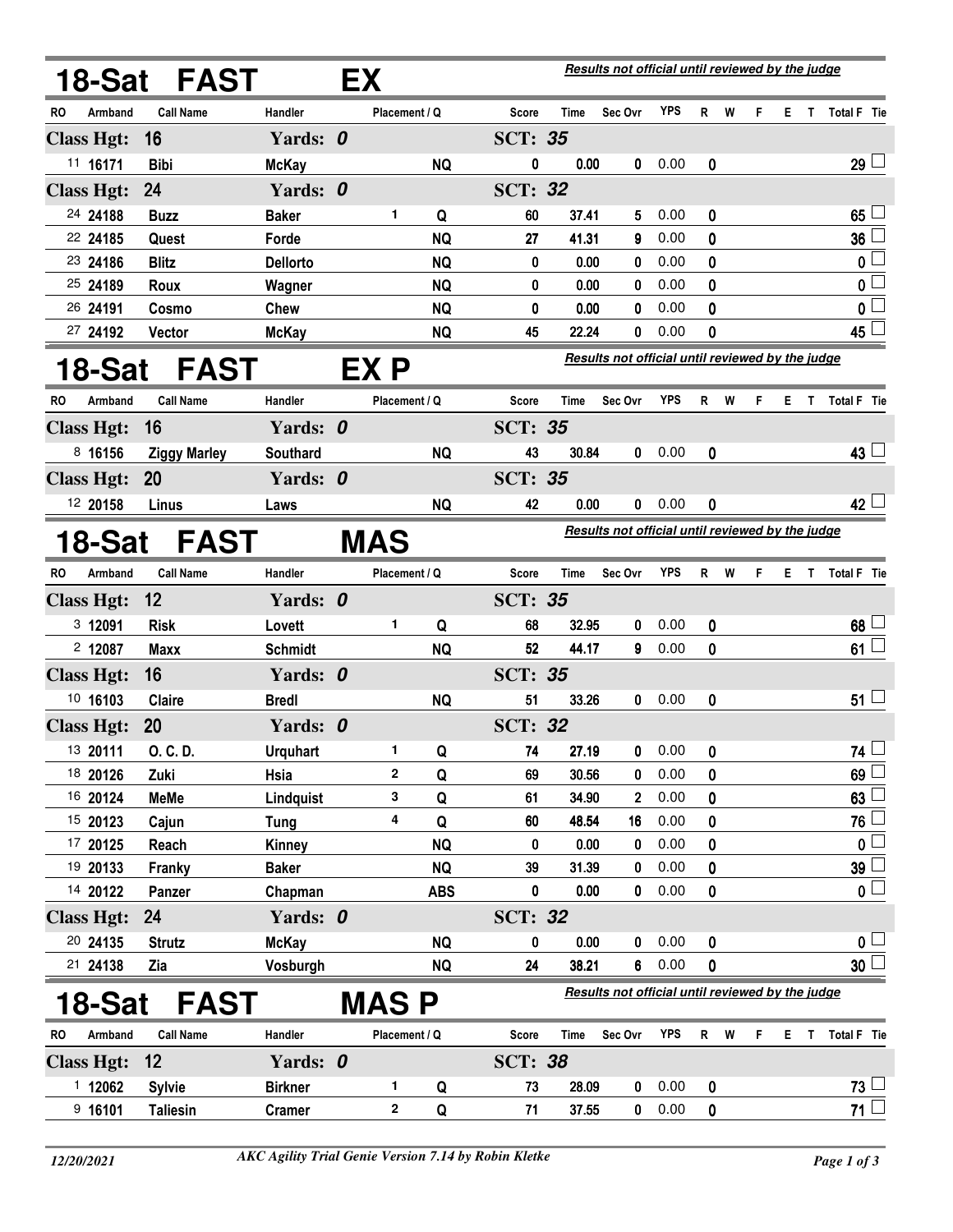| <b>Class Hgt:</b>                    | 16                | Yards: 0        |  |               |                                                  | <b>SCT: 35</b> |                                                  |                                                  |            |       |    |    |    |                         |  |
|--------------------------------------|-------------------|-----------------|--|---------------|--------------------------------------------------|----------------|--------------------------------------------------|--------------------------------------------------|------------|-------|----|----|----|-------------------------|--|
| 4 16065                              | Luna              | <b>Chew</b>     |  |               | <b>NQ</b>                                        | 37             | 35.46                                            | 0                                                | 0.00       | 0     |    |    |    | 37                      |  |
| 6 16072                              | Partygirl         | <b>Omalanz</b>  |  |               | <b>NQ</b>                                        | 58             | 34.18                                            | 0                                                | 0.00       | 0     |    |    |    | 58                      |  |
| 7 16074                              | <b>Nadia</b>      | <b>Timmons</b>  |  |               | <b>NQ</b>                                        | 43             | 40.65                                            | 5                                                | 0.00       | 0     |    |    |    | 48                      |  |
| 5,16070                              | Paige             | Chase           |  |               | <b>ABS</b>                                       | 0              | 0.00                                             | 0                                                | 0.00       | 0     |    |    |    | 0 <sup>1</sup>          |  |
| 18-Sat                               | <b>FAST</b>       |                 |  | <b>NOV</b>    | Β                                                |                | Results not official until reviewed by the judge |                                                  |            |       |    |    |    |                         |  |
| Armband<br><b>RO</b>                 | <b>Call Name</b>  | Handler         |  | Placement / Q |                                                  | <b>Score</b>   | <b>Time</b>                                      | Sec Ovr                                          | <b>YPS</b> | R W   | F. |    |    | E T Total F Tie         |  |
| <b>Class Hgt:</b>                    | 08                | Yards: 0        |  |               |                                                  | <b>SCT: 38</b> |                                                  |                                                  |            |       |    |    |    |                         |  |
| 108012                               | Livvy             | Sand            |  |               | <b>NQ</b>                                        | 0              | 0.00                                             | $\mathbf 0$                                      | 0.00       | 0     |    |    |    | $\mathsf{o} \sqcup$     |  |
| <b>Class Hgt:</b>                    | 12                | Yards: 0        |  |               |                                                  | <b>SCT: 35</b> |                                                  |                                                  |            |       |    |    |    |                         |  |
| 2 12164                              | <b>Mitzi</b>      | <b>Turner</b>   |  |               | <b>NQ</b>                                        | 0              | 0.00                                             | 0                                                | 0.00       | 0     |    |    |    | 0 <sub>1</sub>          |  |
| <b>Class Hgt:</b>                    | 16                | Yards: 0        |  |               |                                                  | <b>SCT: 35</b> |                                                  |                                                  |            |       |    |    |    |                         |  |
| 5 16040                              | Doc               | Hammer          |  |               | <b>NQ</b>                                        | 0              | 0.00                                             | 0                                                | 0.00       | 0     |    |    |    | $\mathsf{0}$ $\sqcup$   |  |
| 4 16021                              | Gordon            | Grunwald        |  |               | <b>ABS</b>                                       | 0              | 0.00                                             | 0                                                | 0.00       | 0     |    |    |    | $\overline{\mathbf{0}}$ |  |
| <b>Class Hgt:</b>                    | 20                | Yards: 0        |  |               |                                                  | <b>SCT: 32</b> |                                                  |                                                  |            |       |    |    |    |                         |  |
| 7 20025                              | Leelu             | Lagrou          |  | 1             | Q                                                | 73             | 23.03                                            | 0                                                | 0.00       | 0     |    |    |    | 73 <sup>1</sup>         |  |
| 12 20176                             | Zoey              | <b>Simmons</b>  |  | $\mathbf{2}$  | Q                                                | 65             | 29.18                                            | 0                                                | 0.00       | 0     |    |    |    | 65                      |  |
| 8 20041                              | Kit               | Westfall        |  |               | <b>NQ</b>                                        | 0              | 0.00                                             | 0                                                | 0.00       | 0     |    |    |    | 0                       |  |
| 920042                               | <b>Remus</b>      | Mahan           |  |               | <b>NQ</b>                                        | 0              | 0.00                                             | 0                                                | 0.00       | 0     |    |    |    | 31                      |  |
| 10 20043                             | Wren              | <b>Borghese</b> |  |               | <b>NQ</b>                                        | 0              | 0.00                                             | 0                                                | 0.00       | 0     |    |    |    | 0 L                     |  |
| 11 20044                             | <b>Arrow</b>      | Forde           |  |               | <b>NQ</b>                                        | 0              | 0.00                                             | 0                                                | 0.00       | 0     |    |    |    | 0 L                     |  |
| <b>Class Hgt:</b>                    | 24                | Yards: 0        |  |               |                                                  | <b>SCT: 32</b> |                                                  |                                                  |            |       |    |    |    |                         |  |
| 16 24187                             | <b>Fawkes</b>     | Westfall        |  | 1             | Q                                                | 63             | 22.22                                            | 0                                                | 0.00       | 0     |    |    |    | 63                      |  |
| 14 24046                             | Sid               | Quay            |  | $\mathbf{2}$  | Q                                                | 58             | 35.67                                            | 3                                                | 0.00       | 0     |    |    |    | 61                      |  |
| 13 24028                             | Indy              | Horne           |  |               | <b>NQ</b>                                        | 0              | 0.00                                             | 0                                                | 0.00       | 0     |    |    |    | 0 l                     |  |
| 15 24049                             | Zest              | <b>Mitchell</b> |  |               | <b>NQ</b>                                        | 32             | 38.14                                            | 6                                                | 0.00       | 0     |    |    |    | 38 <sup>1</sup>         |  |
| 18-Sat                               | <b>FAST</b>       |                 |  | <b>NOV</b>    | P                                                |                |                                                  | Results not official until reviewed by the judge |            |       |    |    |    |                         |  |
| Armband<br>RO.                       | <b>Call Name</b>  | Handler         |  | Placement / Q |                                                  | Score          | <b>Time</b>                                      | Sec Ovr                                          | YPS        | $R$ W | F. |    |    | E T Total F Tie         |  |
| <b>Class Hgt:</b>                    | 16                | Yards: 0        |  |               |                                                  | <b>SCT: 35</b> |                                                  |                                                  |            |       |    |    |    |                         |  |
| 3,16030                              | Sonic             | Witmer          |  |               | <b>NQ</b>                                        | 6              | 39.51                                            |                                                  | 4 0.00     | 0     |    |    |    | 10 <sup>1</sup>         |  |
| <b>Class Hgt:</b>                    | 20                | Yards: 0        |  |               |                                                  | <b>SCT: 35</b> |                                                  |                                                  |            |       |    |    |    |                         |  |
| 6 20009                              | <b>FX</b>         | <b>Hartley</b>  |  |               | <b>NQ</b>                                        | 48             | 38.67                                            |                                                  | 30.00      | 0     |    |    |    | $51 -$                  |  |
| 18-Sat<br><b>FAST</b><br><b>OPEN</b> |                   |                 |  |               | Results not official until reviewed by the judge |                |                                                  |                                                  |            |       |    |    |    |                         |  |
| Armband<br>RO                        | <b>Call Name</b>  | Handler         |  | Placement / Q |                                                  | Score          | Time                                             | Sec Ovr                                          | YPS        | R W   | F. | E. | T. | Total F Tie             |  |
| <b>Class Hgt:</b>                    | 08                | Yards: 0        |  |               |                                                  | <b>SCT: 38</b> |                                                  |                                                  |            |       |    |    |    |                         |  |
| 108016                               | <b>Aries</b>      | Kletke          |  | 1             | Q                                                | 56             | 37.05                                            | $\mathbf{0}$                                     | 0.00       | 0     |    |    |    | $56 \Box$               |  |
| <b>Class Hgt:</b>                    | $12 \overline{ }$ | Yards: 0        |  |               |                                                  | <b>SCT: 35</b> |                                                  |                                                  |            |       |    |    |    |                         |  |
| $2$ 12165                            | Ziva              | Grunwald        |  |               | <b>ABS</b>                                       | 0              | 0.00                                             | $\mathbf{0}$                                     | 0.00       | 0     |    |    |    | 0 <sub>1</sub>          |  |
| <b>Class Hgt:</b>                    | 20                | Yards: 0        |  |               |                                                  | <b>SCT: 32</b> |                                                  |                                                  |            |       |    |    |    |                         |  |
| 5 20022                              | Rhapsody          | <b>Bruce</b>    |  |               | <b>NQ</b>                                        | 0              | 0.00                                             | 0                                                | 0.00       | 0     |    |    |    | 0 <sub>1</sub>          |  |
| 6 20131                              | Luna              | Anderson        |  |               | <b>NQ</b>                                        | 53             | 37.54                                            | 5 <sub>1</sub>                                   | 0.00       | 0     |    |    |    | $58\perp$               |  |
|                                      |                   |                 |  |               |                                                  |                |                                                  |                                                  |            |       |    |    |    |                         |  |